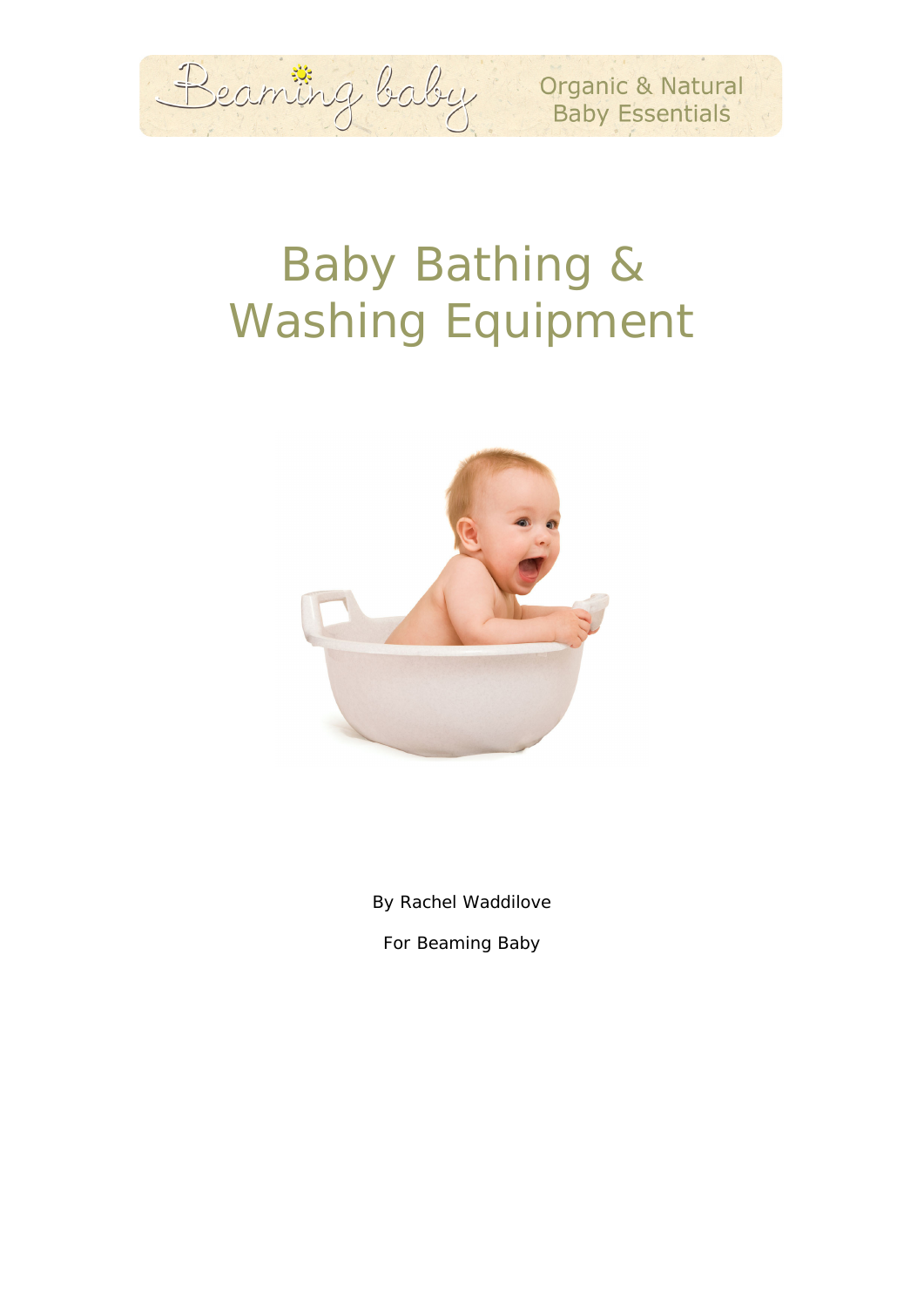

Here's another excellent snippet of essential information from Baby Expert Rachel Waddilove.

Rachel provides wonderfully warm and practical guidance for you and your new baby in "The Baby Book, how to enjoy year one".

# Bathing and Washing Equipment

Toiletries for your baby should be gentle and suitable for sensitive skin.

# *Bathing Shopping List*

- Two bath towels or baby towels with hoods
- Two hand towels
- Two sponges (optional)
- Two soft flannels
- Baby soap or liquid wash
- Baby powder
- Cotton wool
- Moisturizing cream or lotion
- Baby oil (olive oil is just as good)
- Shampoo
- A soft hairbrush
- Baby nail scissors with rounded tips
- Bath thermometer (optional)
- Waterproof bathing apron (optional but very useful)
- Baby bath and stand (optional)

#### *About the Author*

Rachel Waddilove is a mother and a grandmother with over forty years experience as a maternity nurse, child-care expert, parental adviser and author.

Helping parents to look after their babies and young children is her passion and she provides a Consultancy and Maternity Nurse Service offering help and advice with newborns, growing babies and toddlers.

For more about Rachel, please visit [Rachel Waddilove's Page](http://www.beamingbaby.co.uk/baby_products/rachel_waddilove.html)